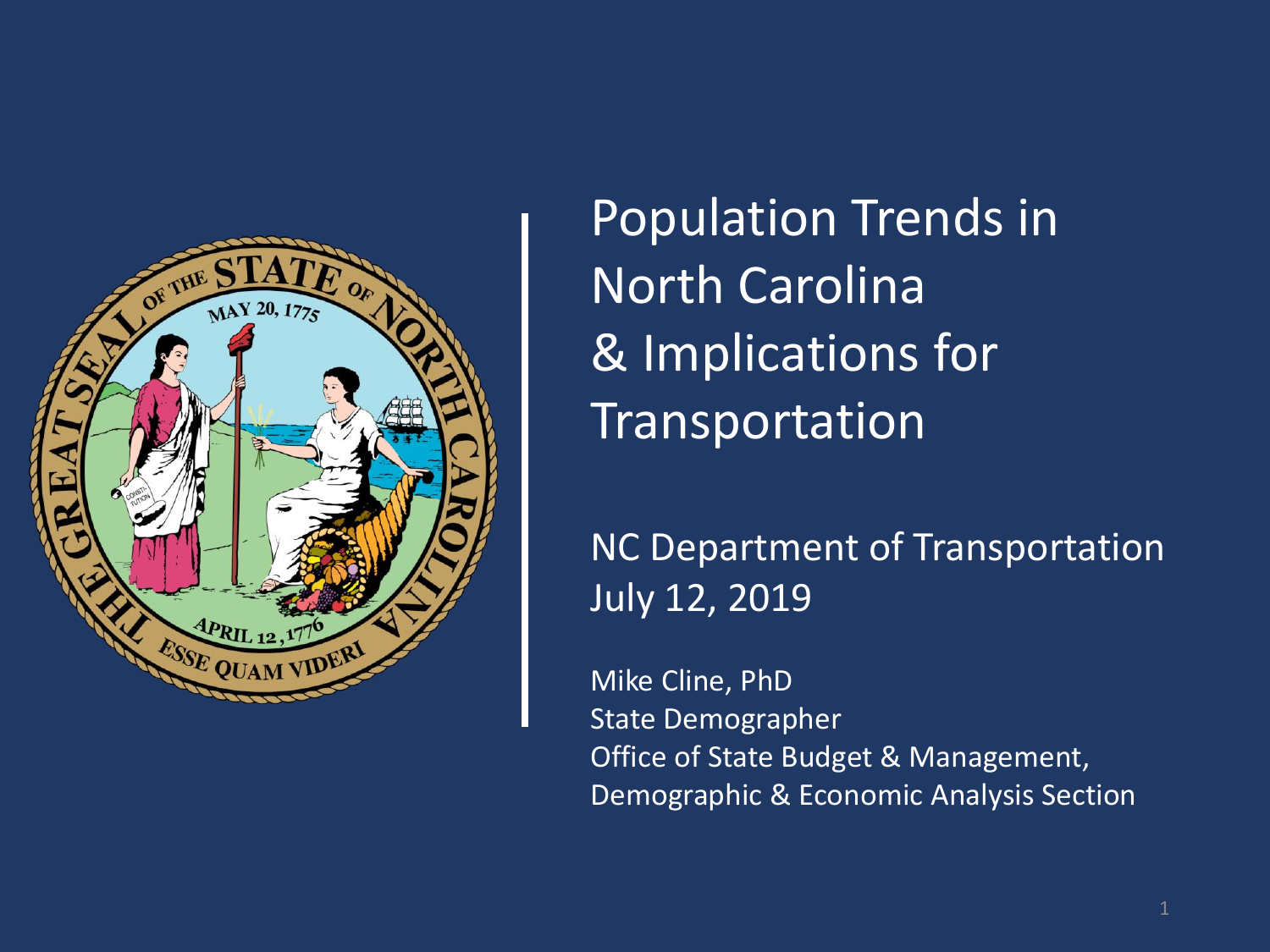# Population Growth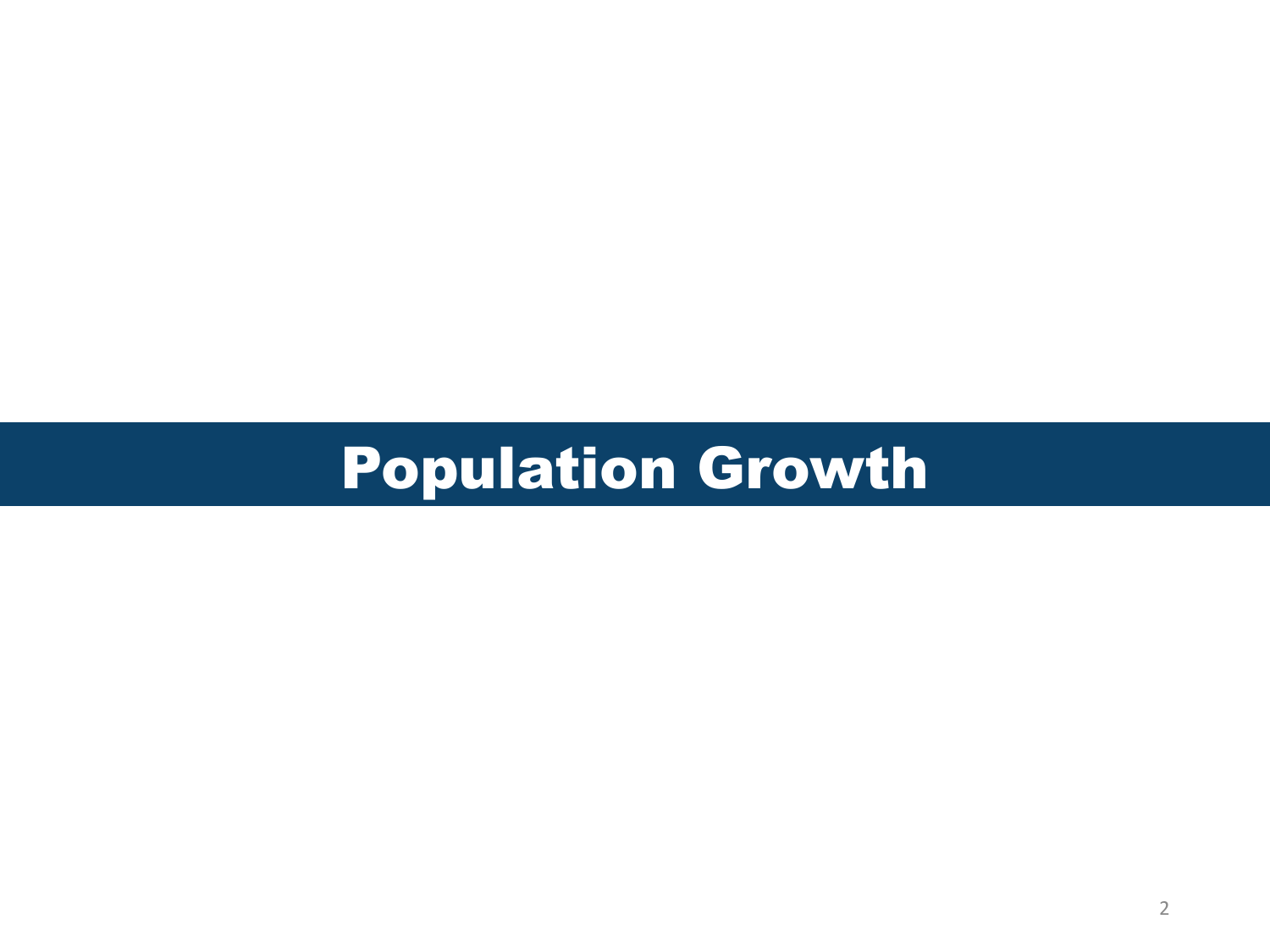

## **9 th Largest State at 10.4 Million**

4 th Largest Population Gain (848,000 people), April 2010 to July 2018

|                        | <b>Population Estimate</b> |                     | Change, 2010-2018 |                |
|------------------------|----------------------------|---------------------|-------------------|----------------|
| <b>Geographic Area</b> | April 1, 2010              | <b>July 1, 2018</b> | <b>Numeric</b>    | <b>Percent</b> |
| <b>United States</b>   | 308,758,105                | 327,167,434         | 18,409,329        | 6.0            |
| California             | 37,254,523                 | 39,557,045          | 2,302,522         | 6.2            |
| <b>Texas</b>           | 25,146,114                 | 28,701,845          | 3,555,731         | 14.1           |
| Florida                | 18,804,580                 | 21,299,325          | 2,494,745         | 13.3           |
| New York               | 19,378,124                 | 19,542,209          | 164,085           | 0.8            |
| Pennsylvania           | 12,702,873                 | 12,807,060          | 104,187           | 0.8            |
| <b>Illinois</b>        | 12,831,572                 | 12,741,080          | $-90,492$         | $-0.7$         |
| Ohio                   | 11,536,757                 | 11,689,442          | 152,685           | 1.3            |
| Georgia                | 9,688,709                  | 10,519,475          | 830,766           | 8.6            |
| <b>North Carolina</b>  | 9,535,736                  | 10,383,620          | 847,884           | 8.9            |
| Michigan               | 9,884,117                  | 9,995,915           | 111,798           | 1.1            |

Source: U.S. Census Bureau, Population Estimates, Vintage 2018.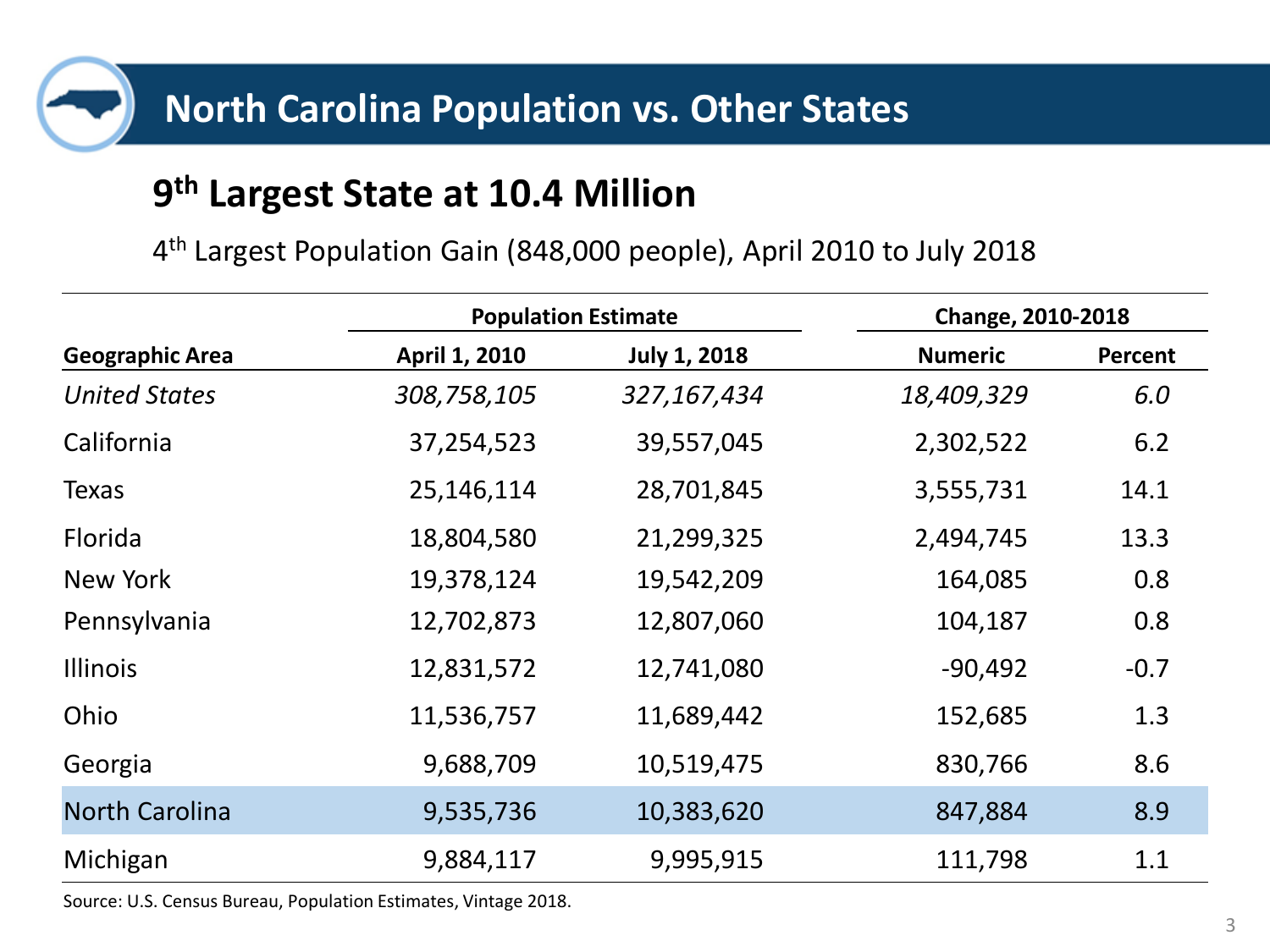

**North Carolina Population 1970 – 2010 and Projected Through 2038** Millions of People



**12.8**

Source: US Census Bureau, Decennial Censuses; OSBM Population Projections, 2018 Vintage.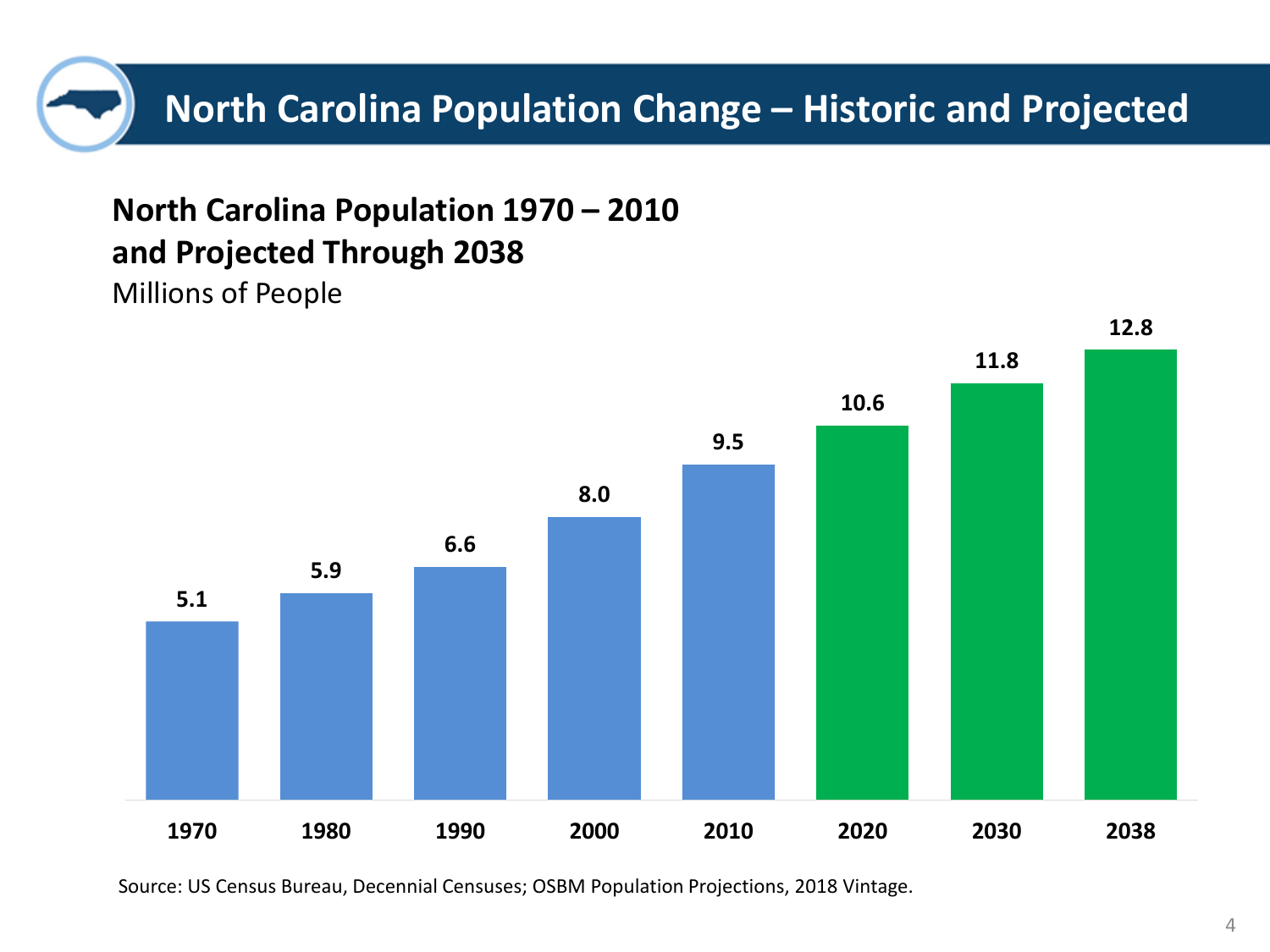### **In-Migration Now Major Component of Population Growth**

#### **Components of Population Change in North Carolina by Period, 1950 - 2018**



Source: US Census Bureau, State Population Estimates, Vintage 2018; Age-Specific Net Migration Estimates for US Counties, 1950-2010. Applied Population Laboratory, UW-Madison.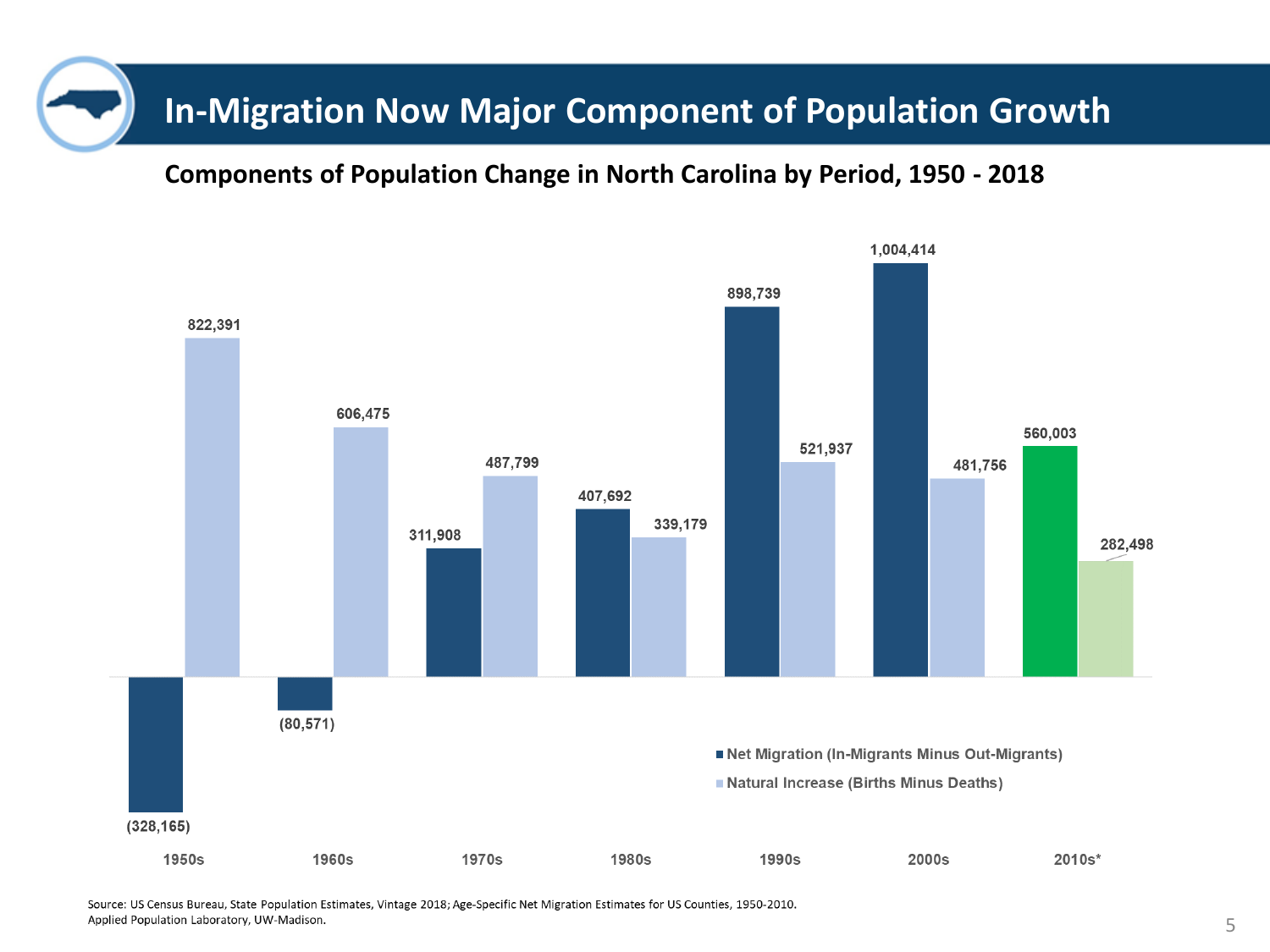# **Net Migration**

#### **More Migration to North Carolina vs Neighbors in Recent Years**

Net Domestic and International Migration, April 2010 to July 2018



Source: US Census Bureau, State Population Estimates, Vintage 2018.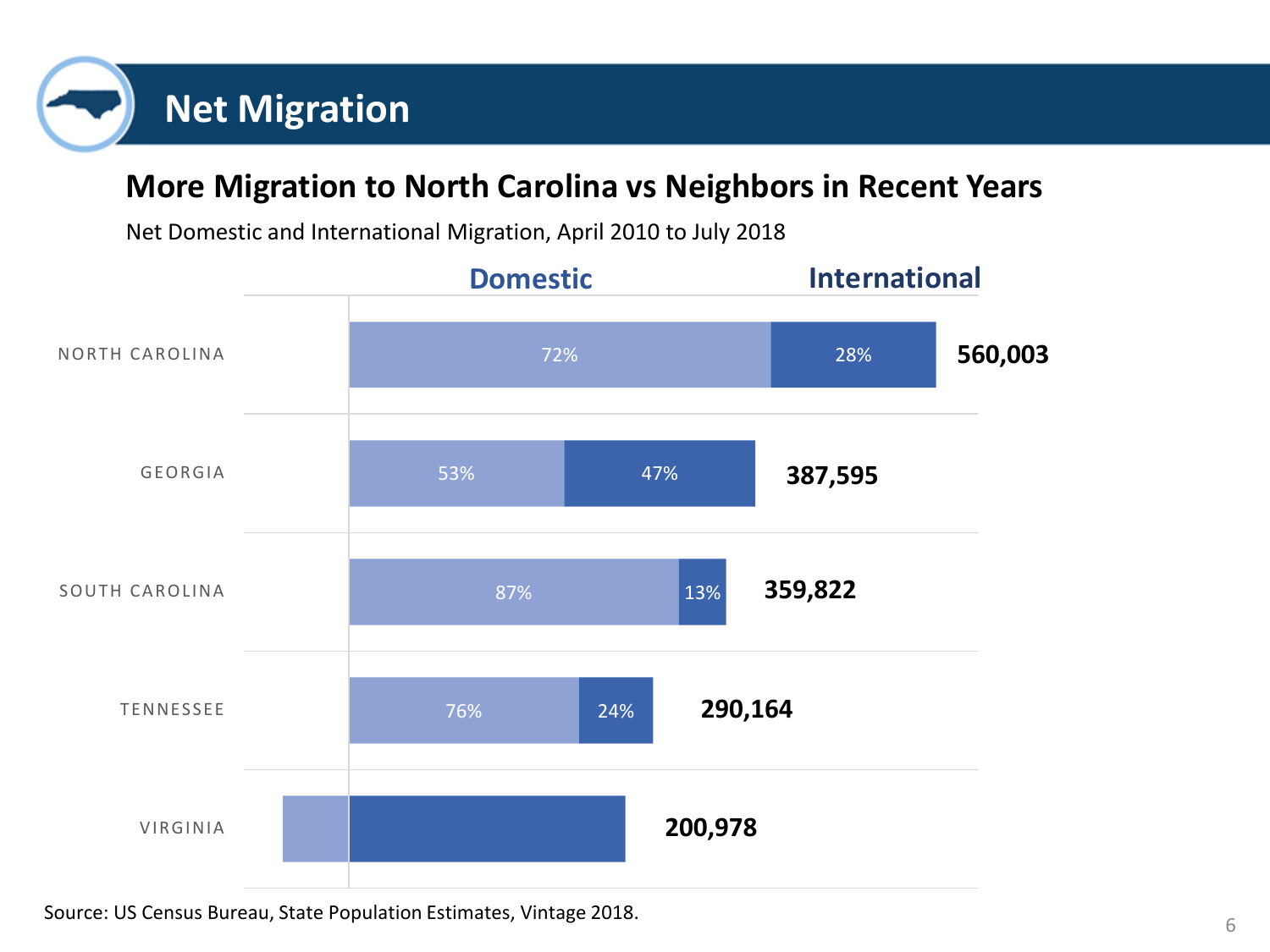# Urbanization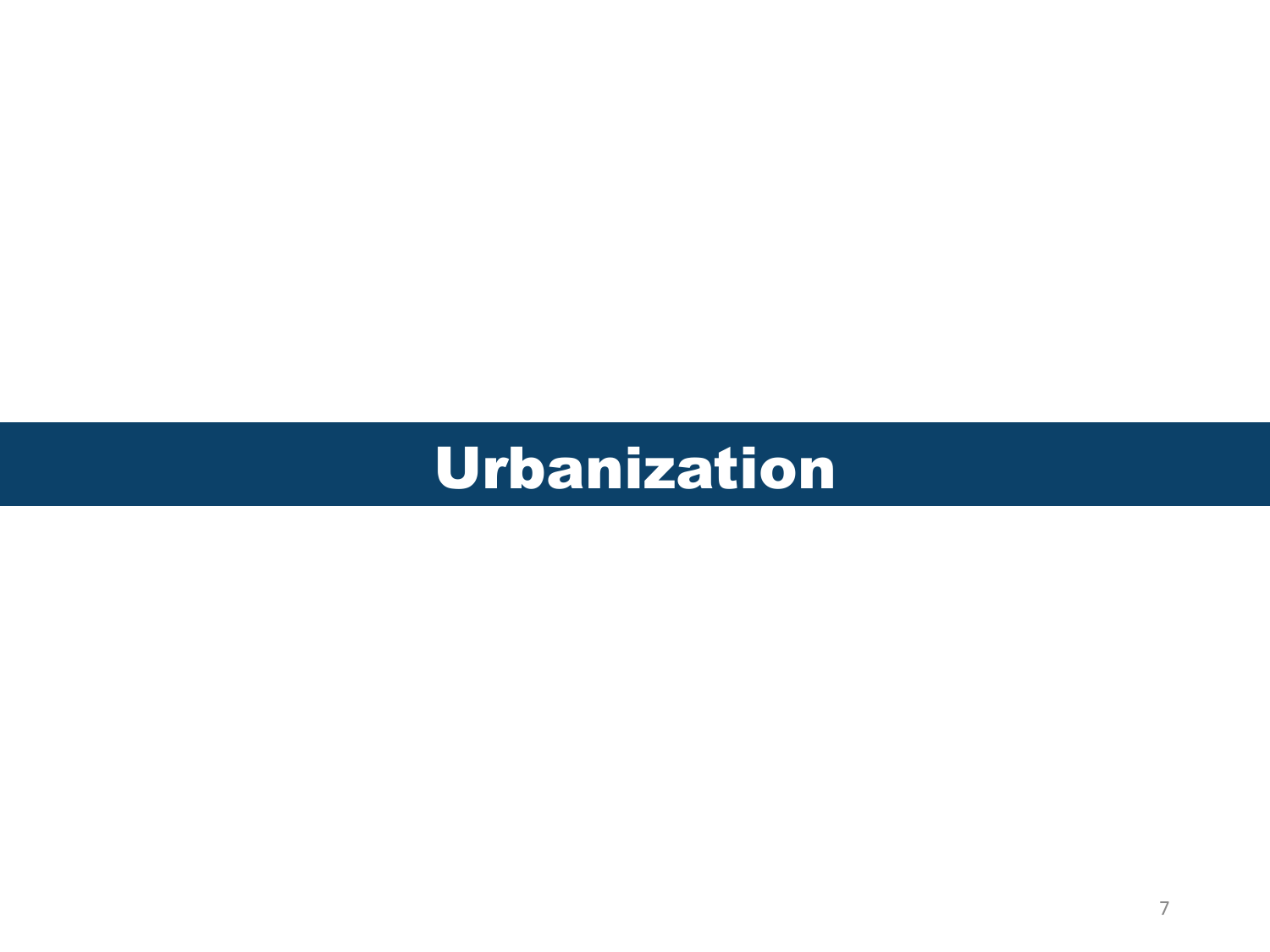**Population Change in North Carolina by Urban/Rural Status, 2000-2010**

*Over Half the Population and Almost All Population Growth in Major Urban Areas*



Source: U.S. Census Bureau, 2000 and 2010 Decennial Census

\*Urbanized Areas (UA) as defined in 2010. For this graph, the newly defined urbanized areas of New Bern and North Myrtle Beach-Socastee were included in the Urban Cluster totals. Urbanized Areas are statistical areas of 50,000 or more people while Urban Clusters include at least 2,500 but no more than 49,999 people. These areas do not follow legal (i.e. municipal) boundaries. The rural growth proportion may be slightly larger as this does not account for rural areas in 2000 that became urban in 2010.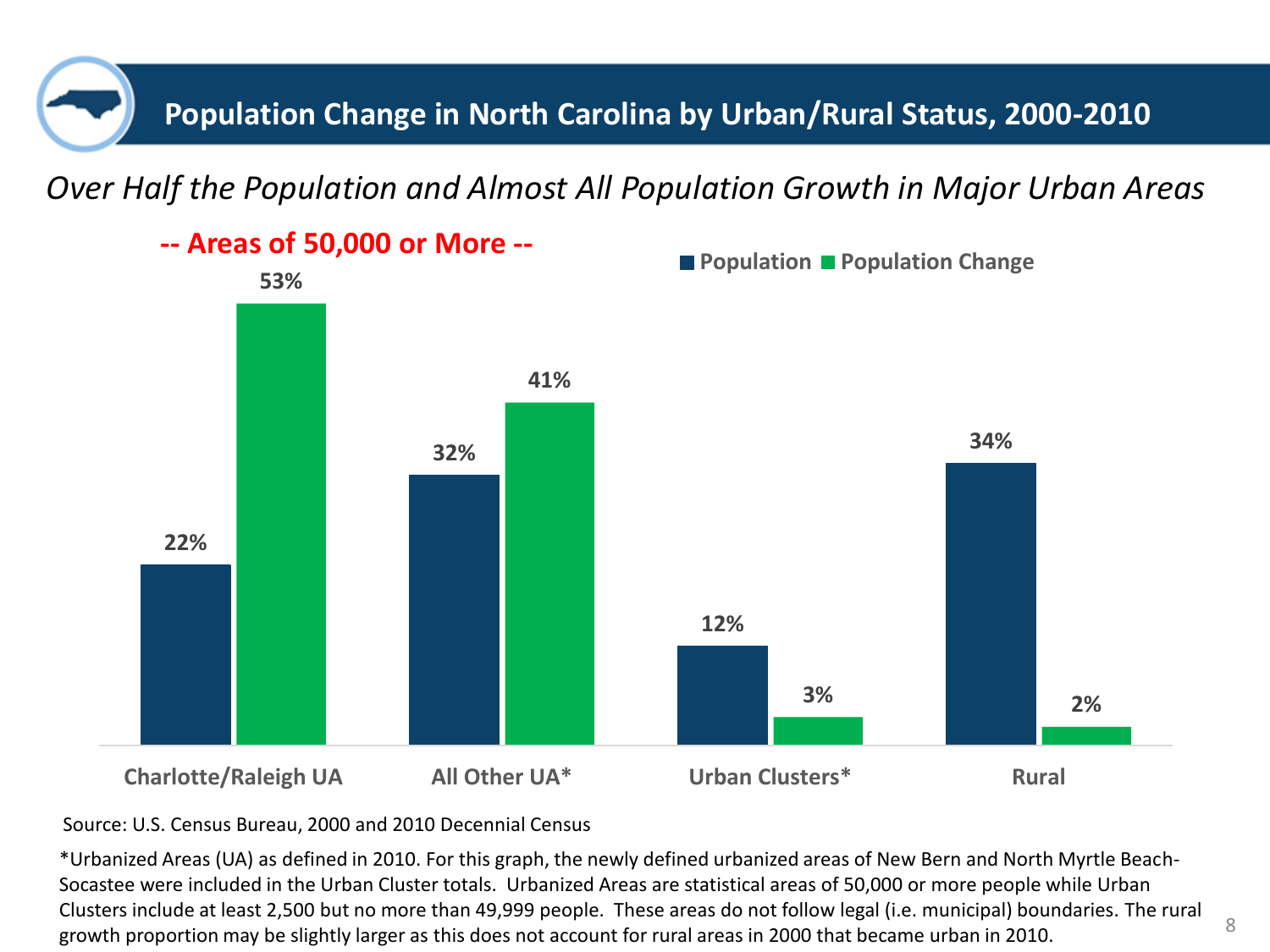# **Population Change by County - April 1, 2010 – July 1, 2017**

#### **Population Growth in NC Since 2010 Has Been Robust, But Uneven**



Source: North Carolina Office of State Budget & Management, Demographic & Economic Analysis, Population Estimates, Vintage 2017.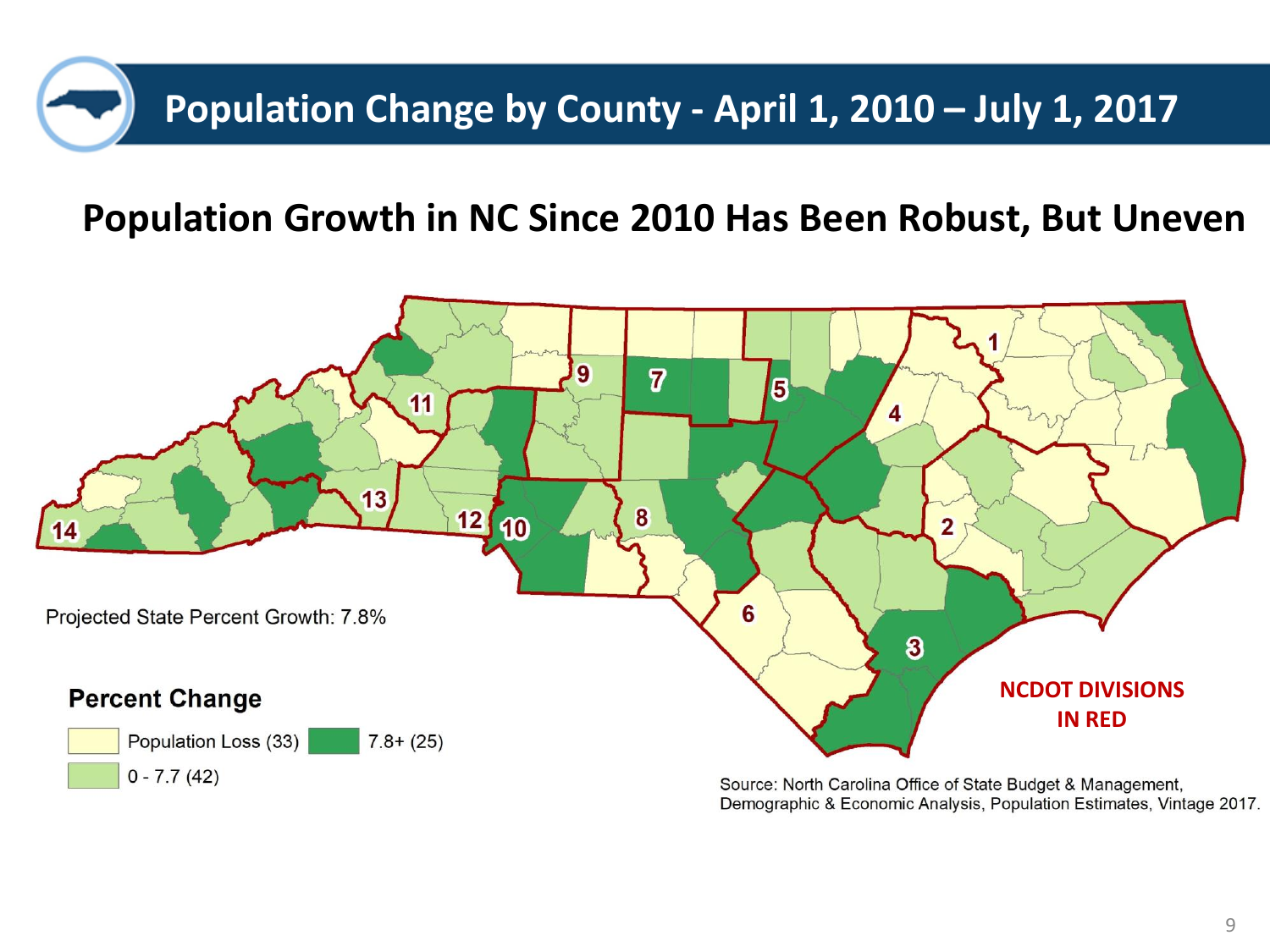# **Projected Population Change, July 1, 2019 – July 1, 2038**

### **Projected Growth in Majority of NC Counties**



Source: North Carolina Office of State Budget & Management, Demographic & Economic Analysis, Population Projections, Vintage 2018.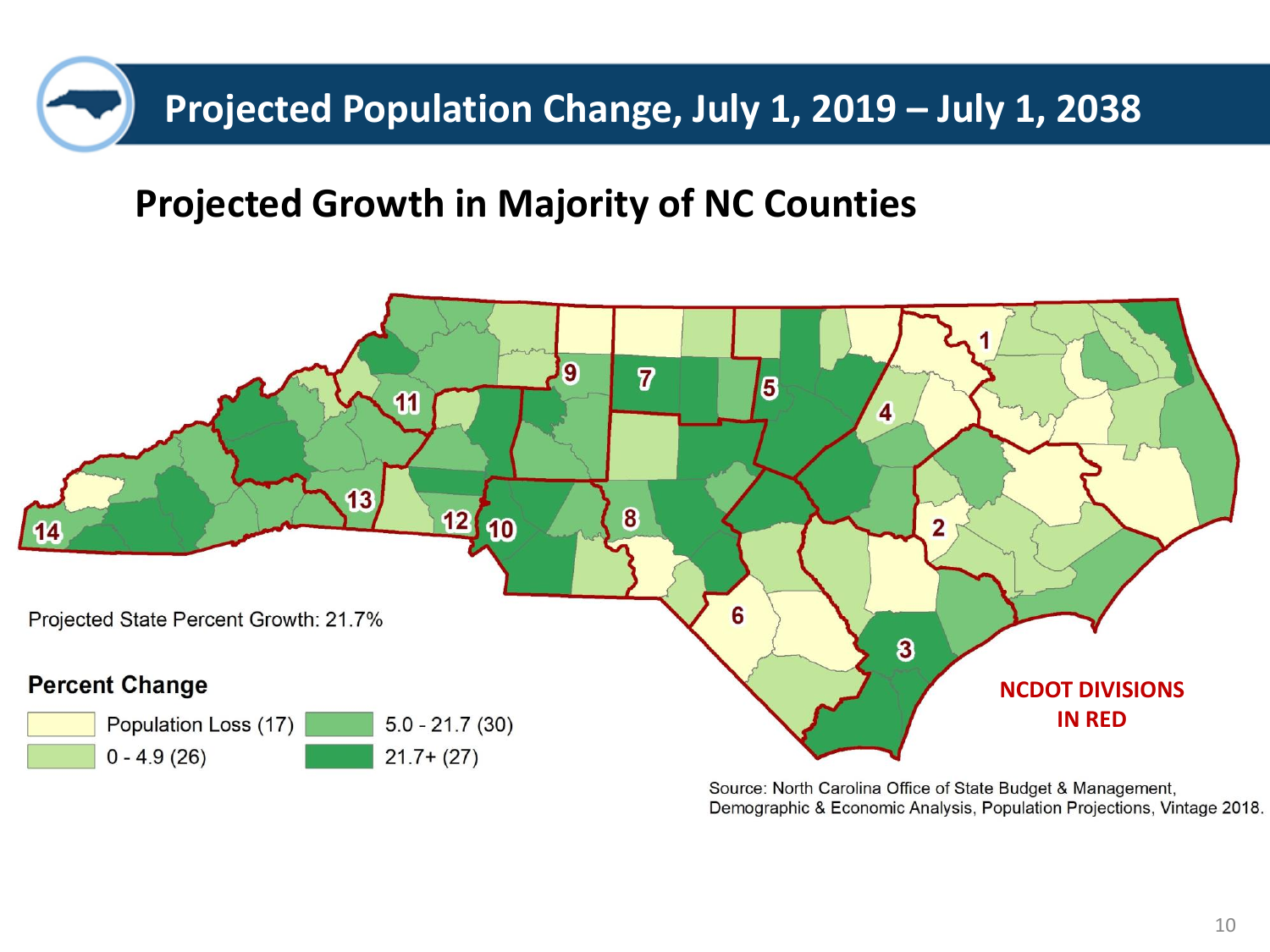## **NCDOT Division Growth as a Percent of State Growth**

#### Divisions 5 and 10 Will Account for **51.5%** of All Growth, 2019 – 2038



Source: North Carolina Office of State Budget and Management, Population Projections, Vintage 2018.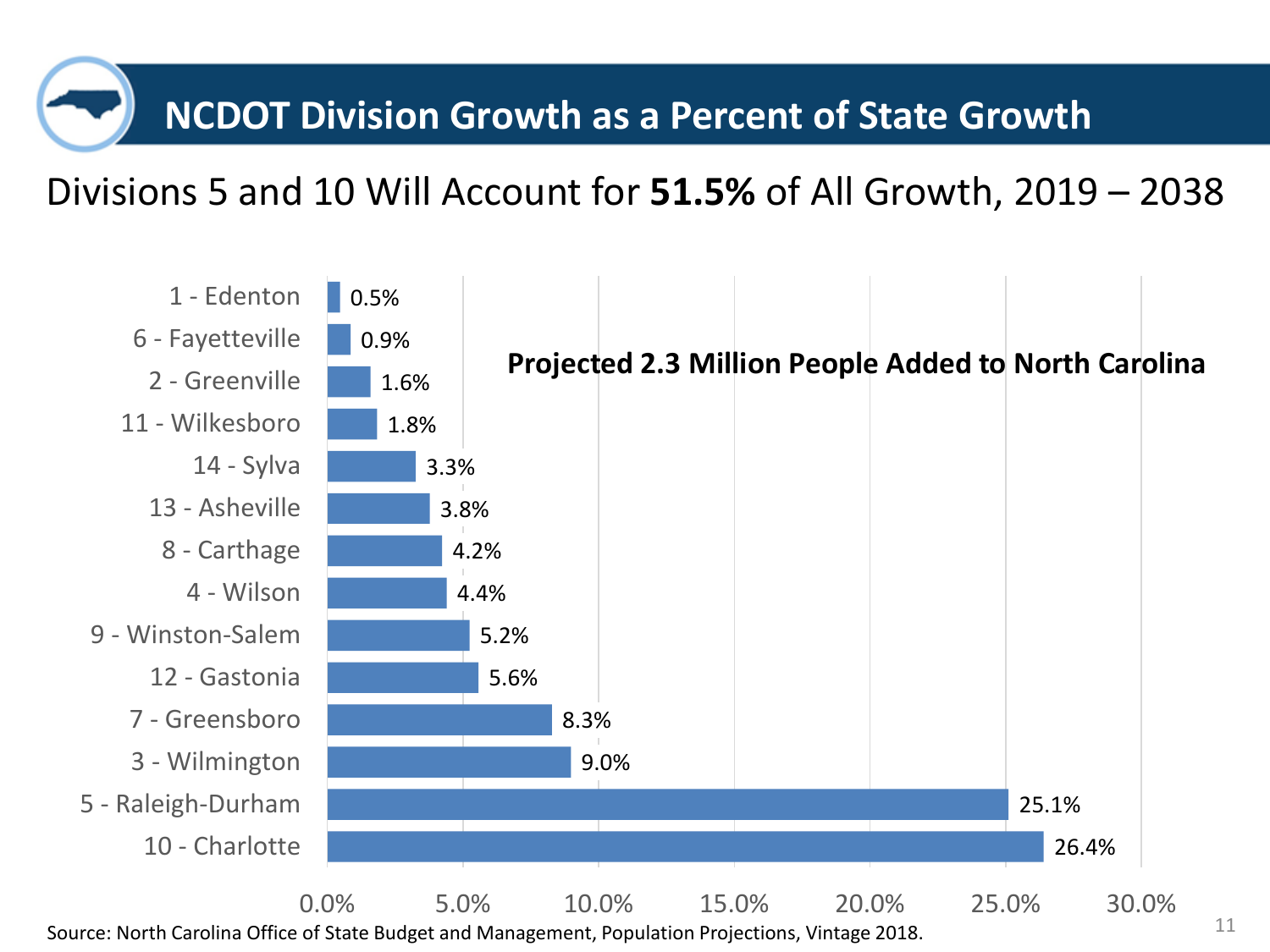# Population Aging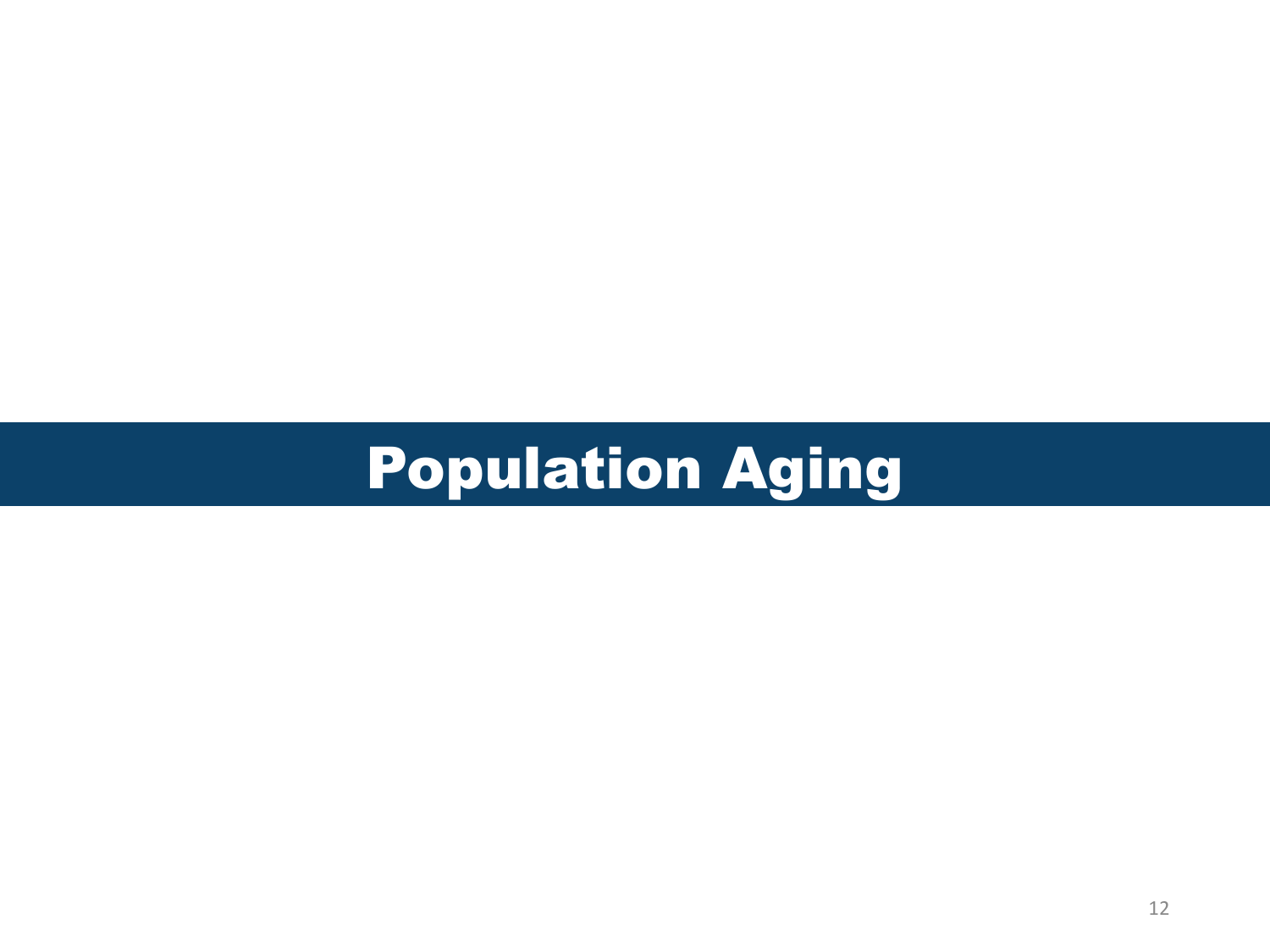**Projected Percent Population Change by Age Group, 2019-2038**

Population 65 and Over is Projected to Grow More Than 2 1/2 Times Faster Than Total Population in the Next 19 years

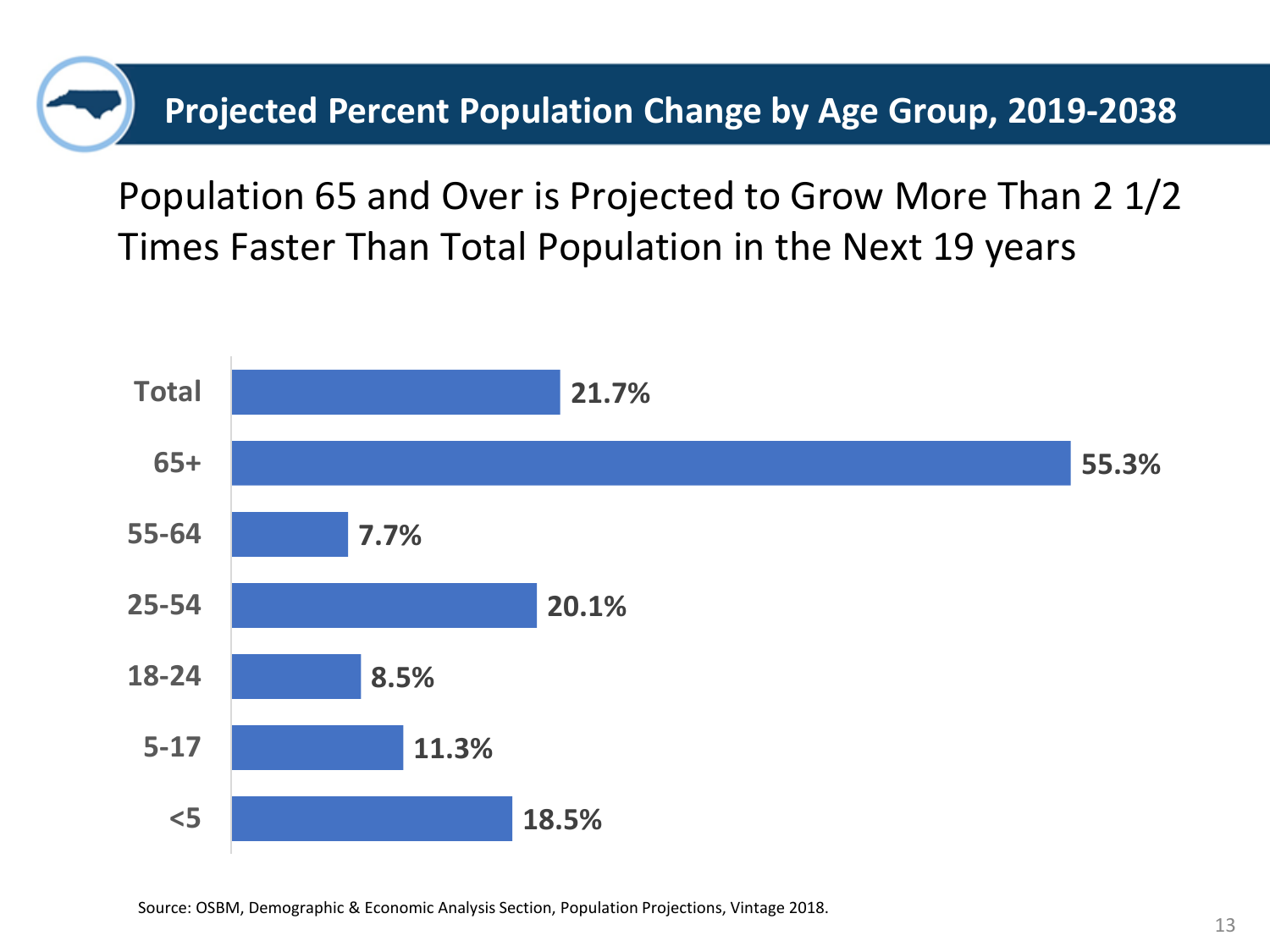## **Population in North Carolina by Age, 2019 and 2038**



Source: North Carolina Office of State Budget & Management, Population Projections, Vintage 2018.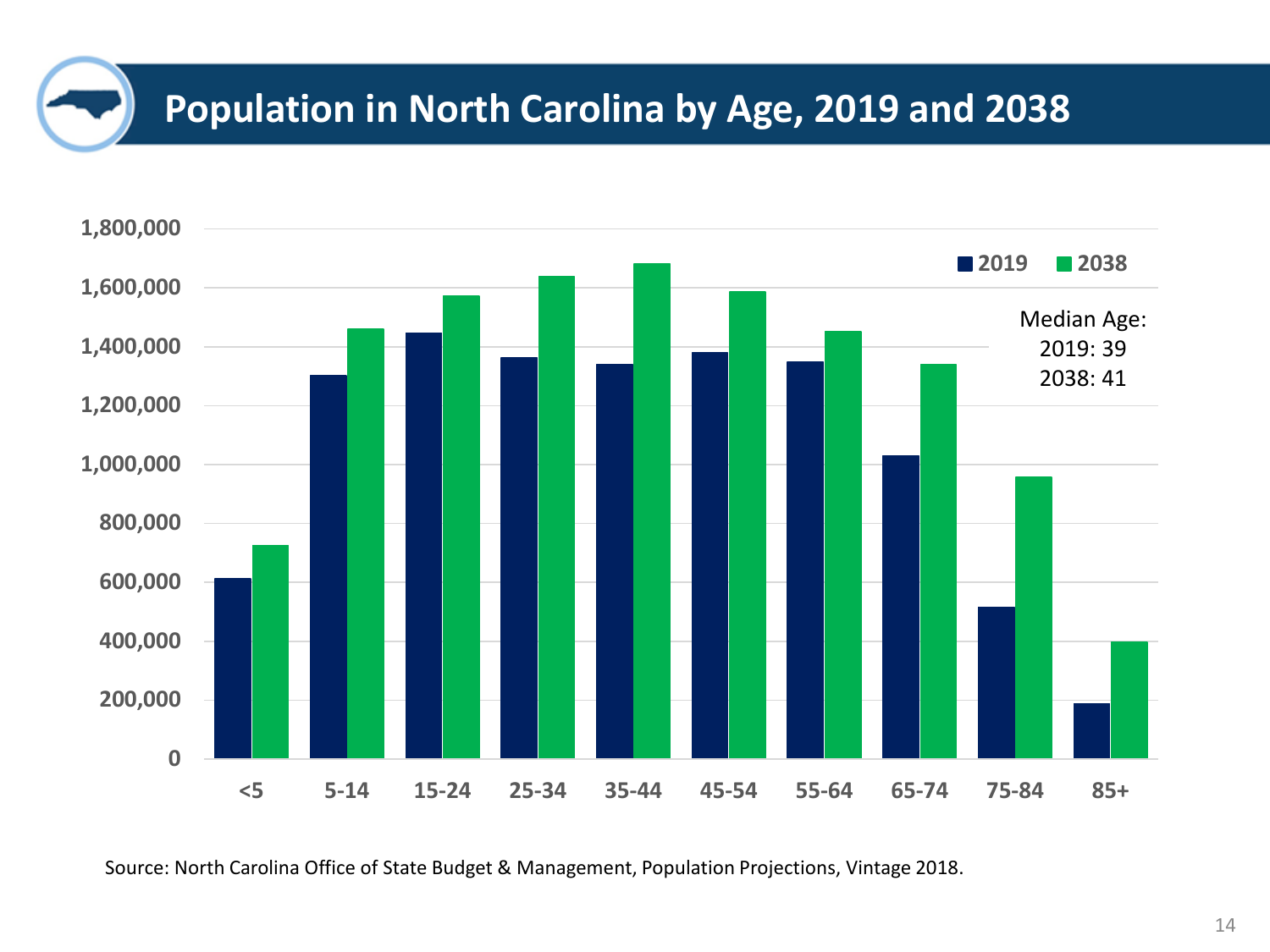# Race/Ethnic Diversification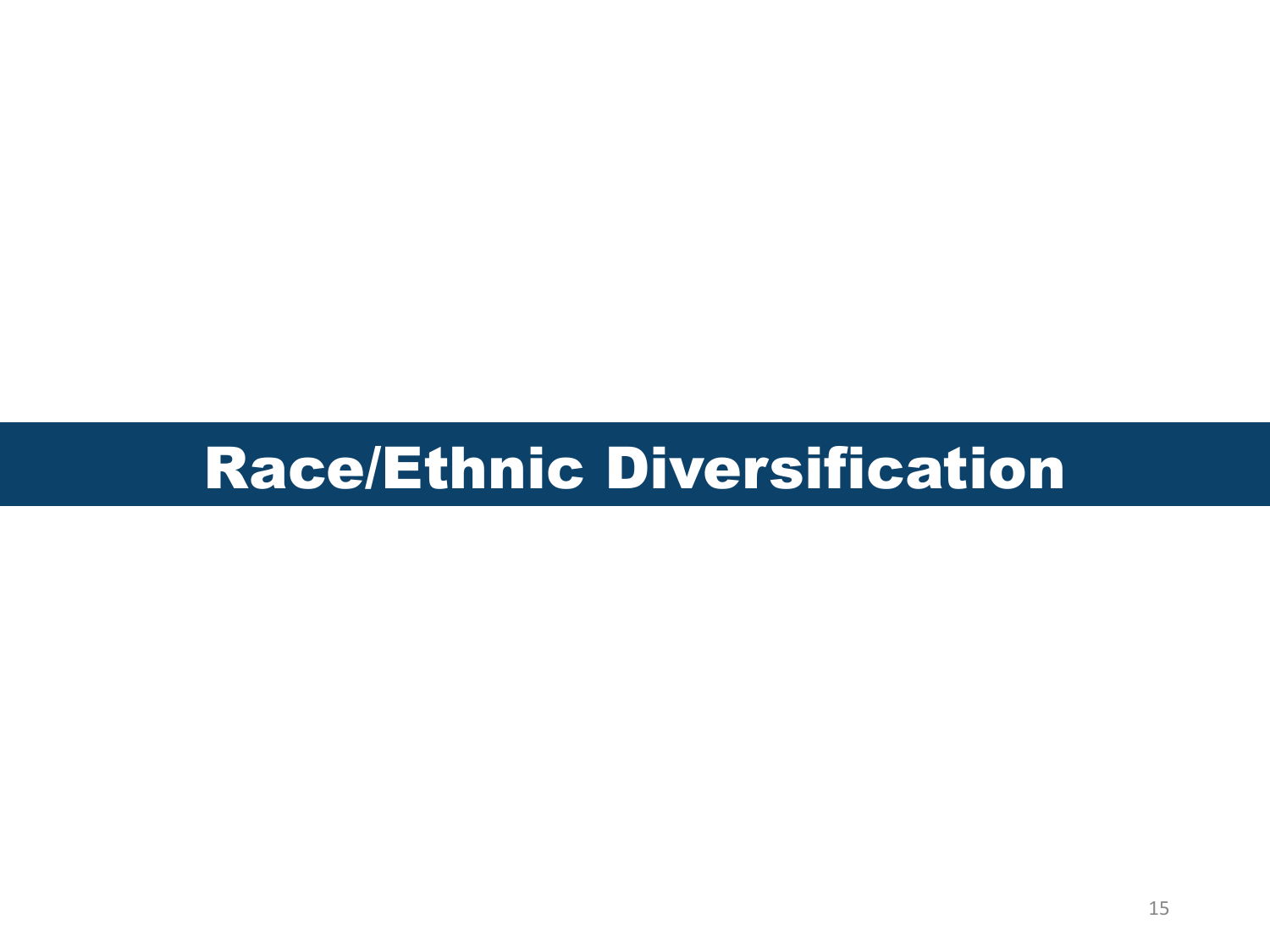## **North Carolina's Future Growth Is More Diverse**

#### **Projected Population Change from 2019 to 2038 by Race/Ethnic Group**

Non-Hispanic Non-White includes: Black, Asian, American Indian, and those identifying as Two/ More Races



**851,340** 

Source: North Carolina Office of State Budget and Management, Population Projections, Vintage 2018.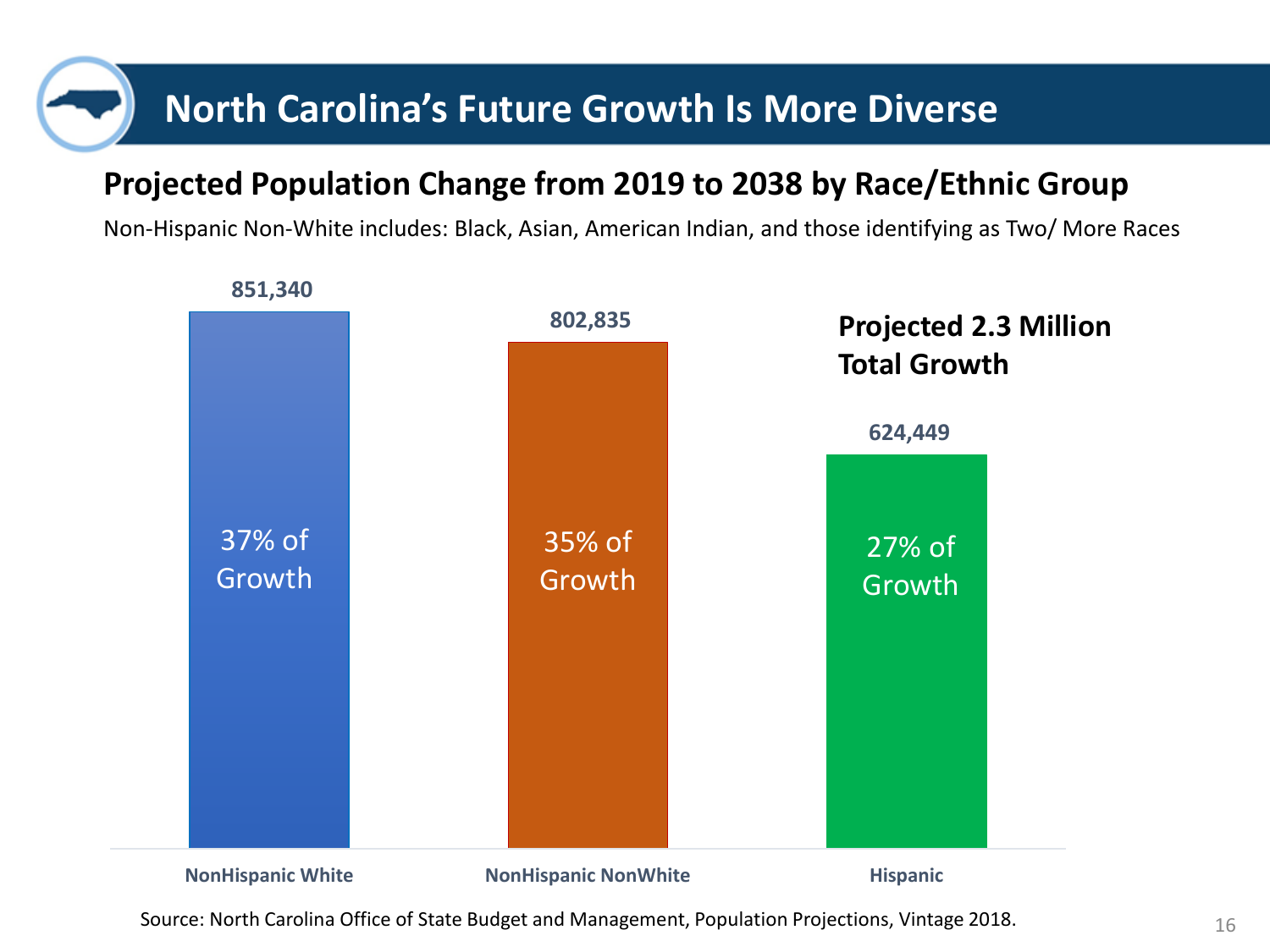## **Population by Hispanic Origin & Race**



Source: NC OSBM Population Estimates, Vintage 2017 and Population Projections, Vintage 2018.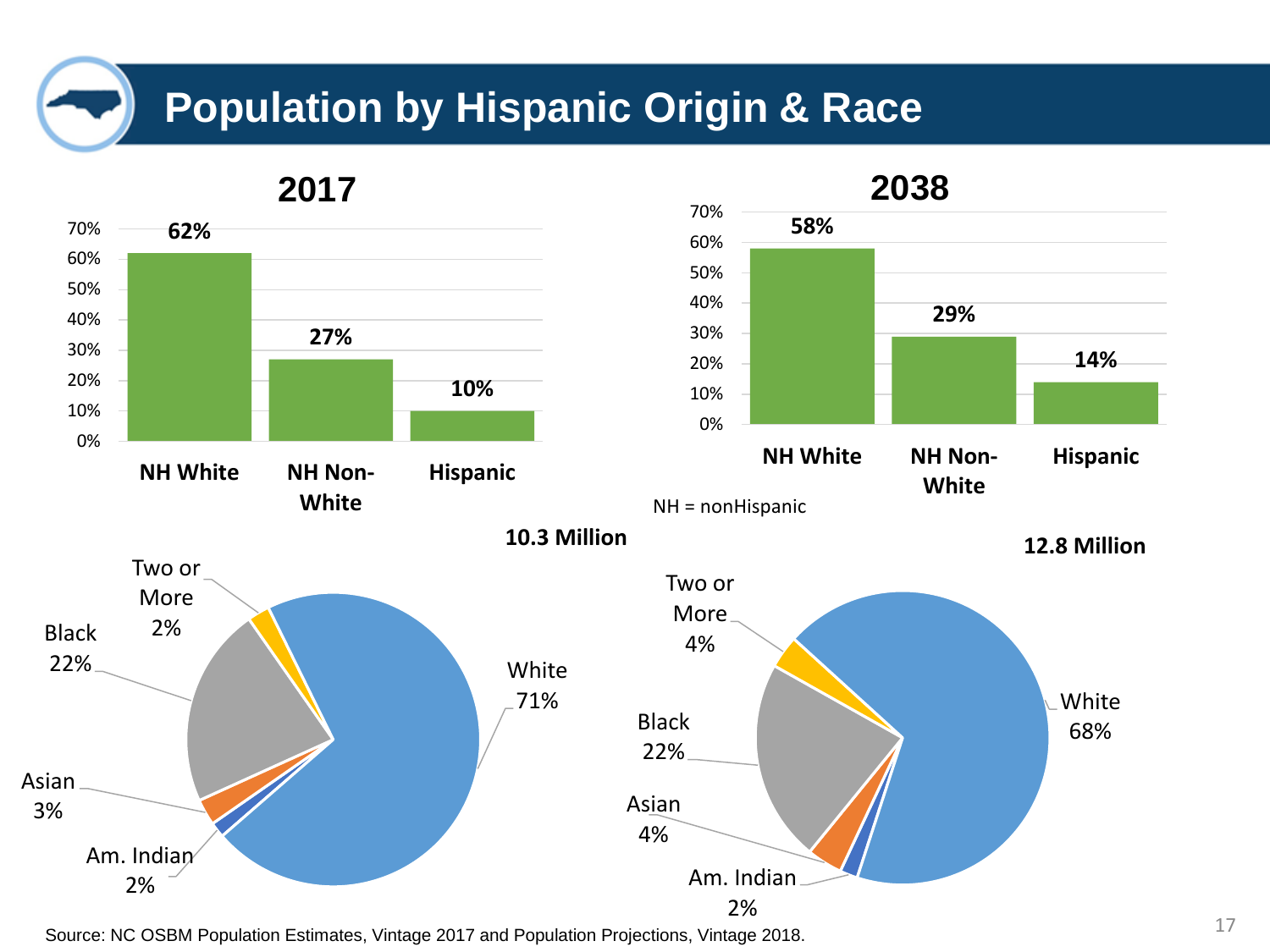## **Median Household Incomes by Race/Ethnicity**

#### **Black and Hispanic Incomes are 60-65% of NH White Households**



1 Source: US Census Bureau, American Community Survey, 2011-2015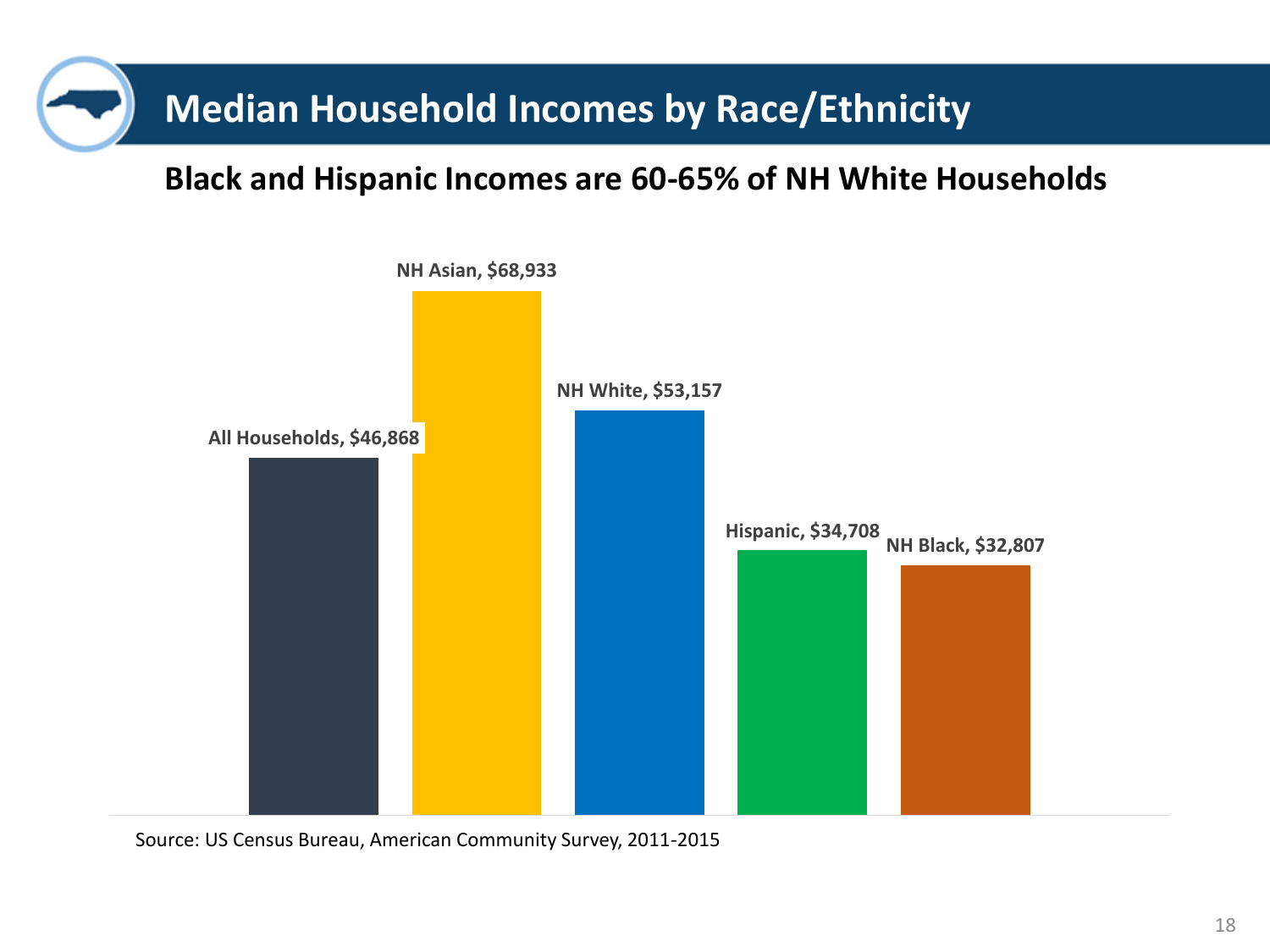# Implications for Transportation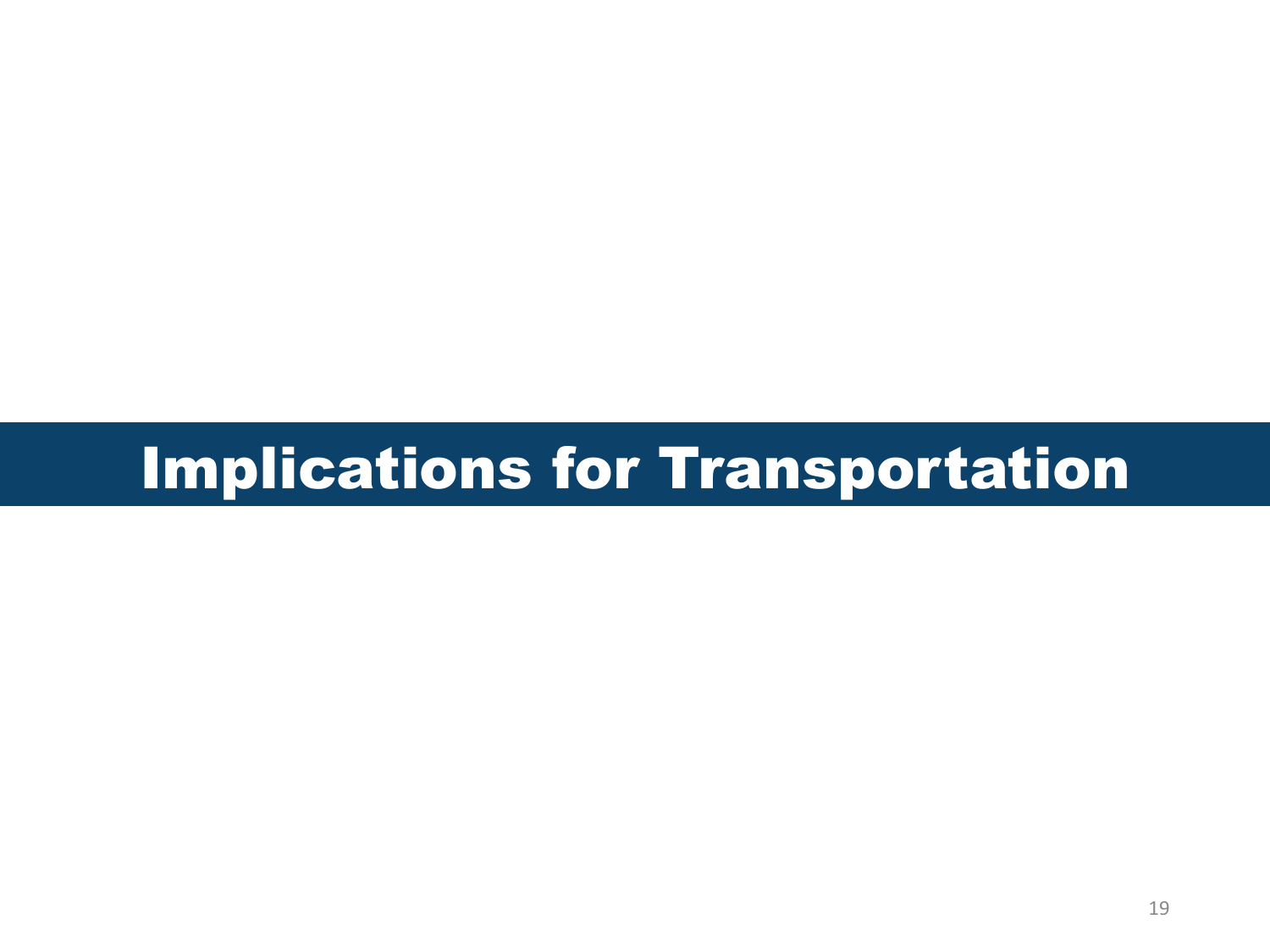## **Demographic Challenges for Transportation**

- **Population growth**
	- More drivers
	- More VMT
	- More demand on all modes of transportation

# • **Urbanization**

- Increased congestion
- Increased demand for alternative modes of transportation
- Need to maintain transportation system in rural areas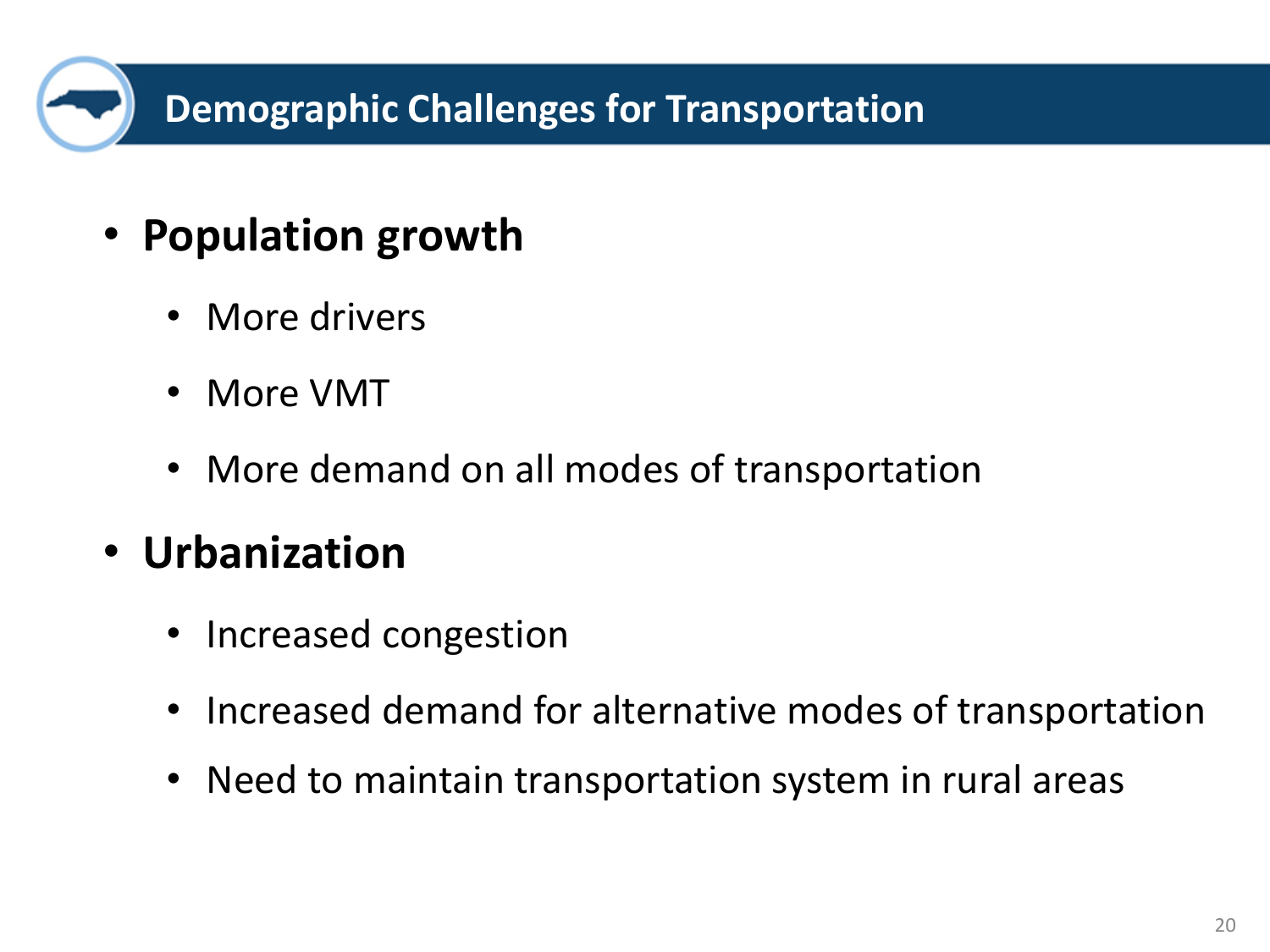# • **Aging & race/ethnic change**

- Attenuate rate of growth in drivers & VMT
- Increase demand for alternative transportation modes
	- Elderly giving up driving will still need transportation
- Retired drivers increase road use in non-peak commute hours
- Proportionally fewer drivers in "risky" ages suggest overall decline in crash rates
- More elderly drivers suggest increase in elderly involved in fatalities (due to frailty of people involved in crashes not severity of crash)